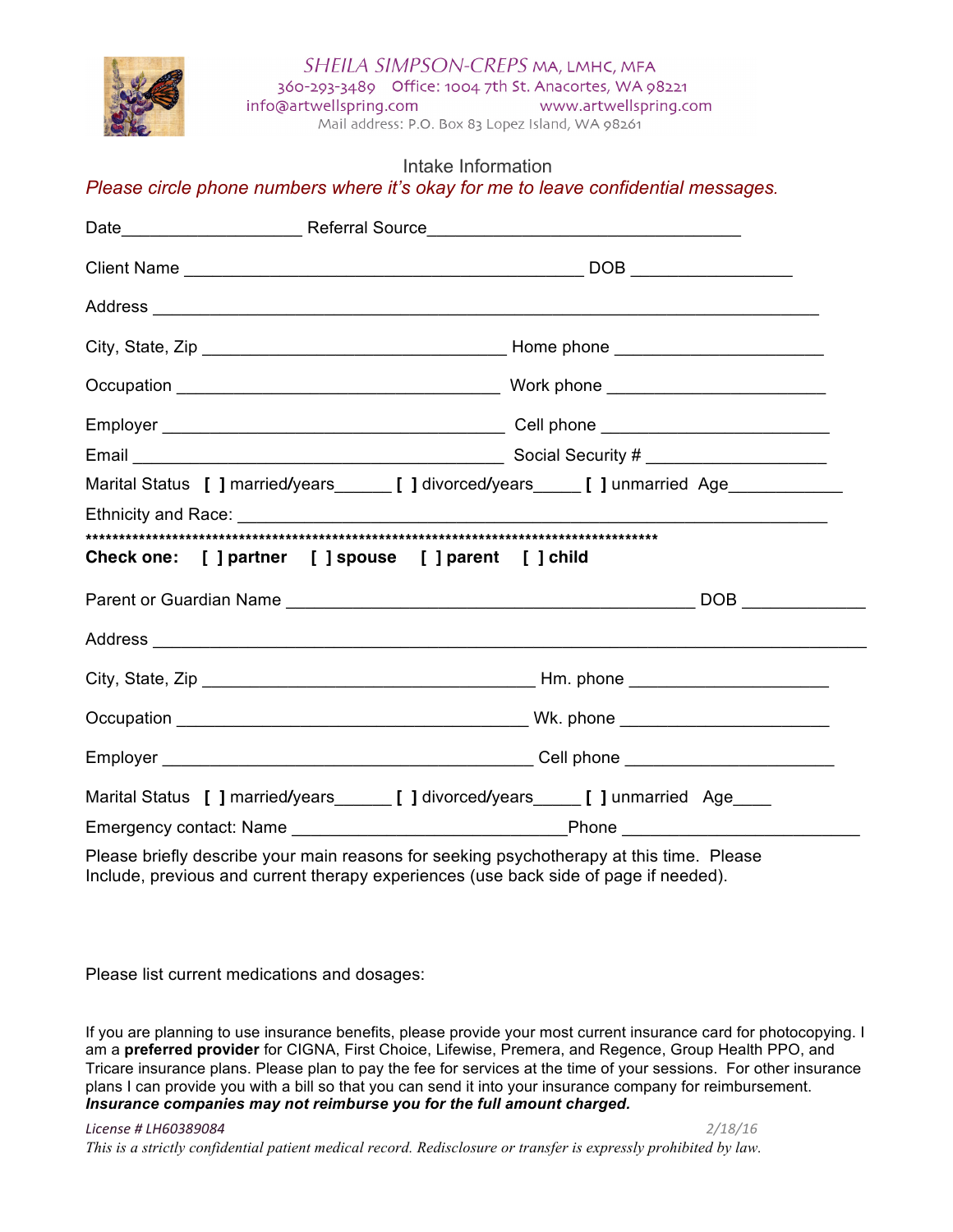

## **INSURANCE BILLING INFORMATION**

The following information is required by your insurance company and will be used only for billing purposes.

*Please attach a photocopy of both sides of your insurance card(s), or bring the card to your first session.* 

Insured's Name: \_\_\_\_\_\_\_\_\_\_\_\_\_\_\_\_\_\_\_\_\_\_\_\_\_\_\_\_\_\_\_\_\_\_\_Insured's Birth Date: \_\_\_\_\_\_\_\_\_\_\_\_\_\_\_\_\_\_\_\_\_\_\_\_\_\_

Your relationship to insured (circle one): Self | Spouse | Child | Parent | Partner | other: \_\_\_\_\_\_\_\_\_\_\_\_\_\_\_\_\_

Insured's Address if different from above:

|                                                        |                                                                                                                  |  | Number: ________________________ Insured's Group Number: _______________________ Insured's Employer:                                                                                                                          |
|--------------------------------------------------------|------------------------------------------------------------------------------------------------------------------|--|-------------------------------------------------------------------------------------------------------------------------------------------------------------------------------------------------------------------------------|
|                                                        |                                                                                                                  |  | City: City: City: City: City: City: City: City: City: City: City: City: City: City: City: City: City: City: City: City: City: City: City: City: City: City: City: City: City: City: City: City: City: City: City: City: City: |
|                                                        |                                                                                                                  |  | State: _____ Zip code: _____________ Phone: ______________________ Deductible: ___________ Copay/Co-Insurance                                                                                                                 |
| Amount: _______________ Effective Date _______________ |                                                                                                                  |  |                                                                                                                                                                                                                               |
|                                                        |                                                                                                                  |  |                                                                                                                                                                                                                               |
|                                                        |                                                                                                                  |  | Number: ____________________________ Insured's Group Number: ____________________ Insured's Employer:                                                                                                                         |
|                                                        | _____________________________City: ________________________________State: _______ Insurance Company              |  |                                                                                                                                                                                                                               |
|                                                        |                                                                                                                  |  |                                                                                                                                                                                                                               |
|                                                        |                                                                                                                  |  | State: _____ Zip code: ______________ Phone: ________________________ Deductible: ____________ Copay/Co-Insurance                                                                                                             |
| Amount: Effective Date                                 |                                                                                                                  |  |                                                                                                                                                                                                                               |
| <b>GUARANTOR</b><br>payment or missed sessions.        |                                                                                                                  |  | This refers to the person ultimately responsible for payment if outstanding charges are due, including any fees related to late                                                                                               |
|                                                        |                                                                                                                  |  |                                                                                                                                                                                                                               |
|                                                        | Your relationship to client (circle one): Self   Spouse   Child   Parent   Other __________________              |  |                                                                                                                                                                                                                               |
| Guarantor's address (if different than insured's):     |                                                                                                                  |  |                                                                                                                                                                                                                               |
|                                                        |                                                                                                                  |  |                                                                                                                                                                                                                               |
|                                                        |                                                                                                                  |  |                                                                                                                                                                                                                               |
|                                                        |                                                                                                                  |  |                                                                                                                                                                                                                               |
|                                                        |                                                                                                                  |  |                                                                                                                                                                                                                               |
|                                                        |                                                                                                                  |  |                                                                                                                                                                                                                               |
| License # LH60389084                                   | This is a strictly confidential patient medical record. Redisclosure or transfer is expressly prohibited by law. |  | 2/18/16                                                                                                                                                                                                                       |